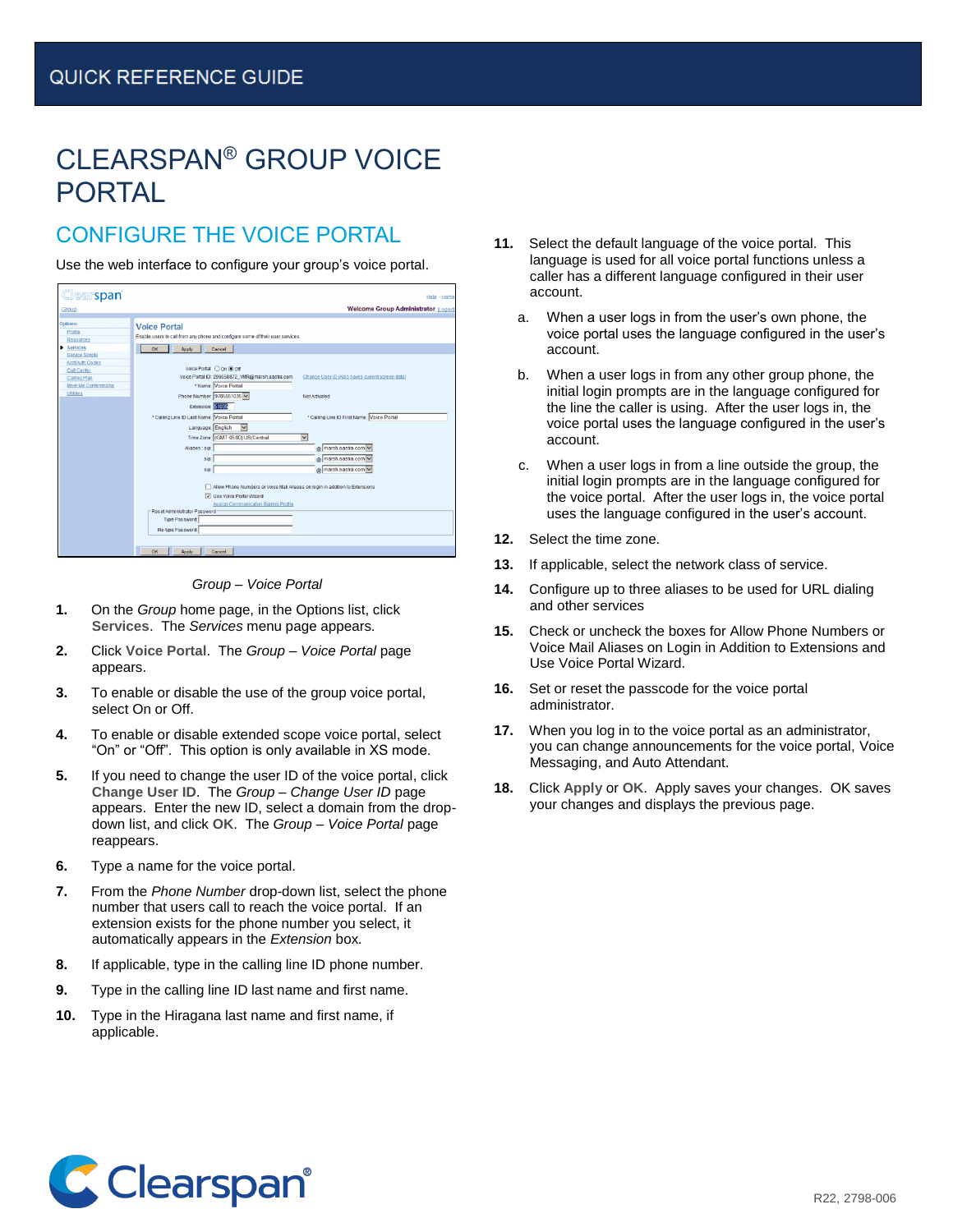#### SET PASSCODE RULES

Use the CommPilot web interface to define rules for users' Portal access passcodes.



*Group – Passcode Rules*

- **1.** On the *Group* home page, in the Options list, click **Utilities**. The *Utilities* menu page appears.
- **2.** Click **Passcode Rules**. The *Group – Passcode Rules* page appears.
- **3.** Choose the source of your passcode rules. If you choose to use rules configured by your system administrator or service provider/enterprise administrator, you do not need to fill out the rest of this page. Click **OK** to save your changes and exit.
- **4.** Use the *Passcode format* controls to place limitations on the format of users' passcodes.
- **5.** Specify a passcode expiry limit. Select "Never" to allow users to keep the same passcode or set a value in the *After X Days* control to force users to change passcodes.
- **6.** Specify whether the system should disable the account of any user who exceeds a limit of consecutive unsuccessful login attempts. Select "Never" to ignore unsuccessful logins or set a value in the *After X Failed login attempts* control, and enter an e-mail address to notify when a user account is disabled.
- **7.** Click **Apply** or **OK**. Apply saves your changes. OK saves your changes and displays the previous page.

## CONFIGURE GREETINGS

You can configure the greetings used for the voice portal and Voice Messaging through both the CommPilot web interface and the voice portal itself.

## COMMPILOT WEB INTERFACE

| <b>Clearspan</b>                                                                | Help - Home                                                                                                                       |
|---------------------------------------------------------------------------------|-----------------------------------------------------------------------------------------------------------------------------------|
| Group                                                                           | Welcome Group Administrator [Logout]                                                                                              |
| Dotions:<br>Profile<br>Resources<br>Services                                    | <b>Voice Portal Branding</b><br>Customize the voice portal entry greeting, which is heard by users logging into the voice portal. |
| <b>Service Scripts</b><br><b>Acct/Auth Codes</b><br>Call Center<br>Calling Plan | OK<br>Apply<br>Cancel<br><b>Voice Portal Greeting:</b><br><b>ODefault Greeting</b>                                                |
| Meet-Me Conferencing<br><b>Utilities</b>                                        | ◯ Branded Greeting<br>Load Custom Greeting:<br>Browse<br><b>Voice Messaging Greeting:</b>                                         |
|                                                                                 | <b>O Default Greeting</b><br>○ Branded Greeting                                                                                   |
|                                                                                 | Load Custom Greeting:<br>Browse                                                                                                   |
|                                                                                 | <b>OK</b><br>Cancel<br>Apply                                                                                                      |

#### *Group – Voice Portal Branding*

- **1.** On the Group home page, in the Options list, click Utilities. The Utilities menu page appears.
- **2.** Click Voice Portal Branding. The Group Voice Portal Branding page appears.
- **3.** For either greeting, to select the default set of login prompts, select "Default Greeting".
- **4.** To select a customized set of login prompts, select "Branded Greeting" and then select a greeting from the drop-down list.

In XS mode, click **Browse** to locate and upload the desired audio or video file.

**5.** Click **Apply** or **OK**. Apply saves your changes. OK saves your changes and displays the previous page.

### CHANGE THE GROUP VOICE PORTAL

Choose one of the following:

- **1.** Log in to the voice portal as the voice portal administrator.
- **2.** To go to the Branding Configuration menu, press 2.
- **3.** To change the voice portal greeting, press 1.

To change the Voice Messaging greeting, press 2.

**4.** To record a new greeting, press 1.

To listen to the current greeting, press 2.

To revert to the default greeting, press 3.

#### CHANGE AN AUTO ATTENDANT VOICE PORTAL

You can also change the greetings used by any Auto Attendant in your group:

- **1.** Log in to the voice portal as the voice portal administrator.
- **2.** To change an auto attendant's greetings, press 1.
- **3.** Enter the extension for the auto attendant, followed by the pound key (#).
- **4.** To change the business hours greeting, press 1.